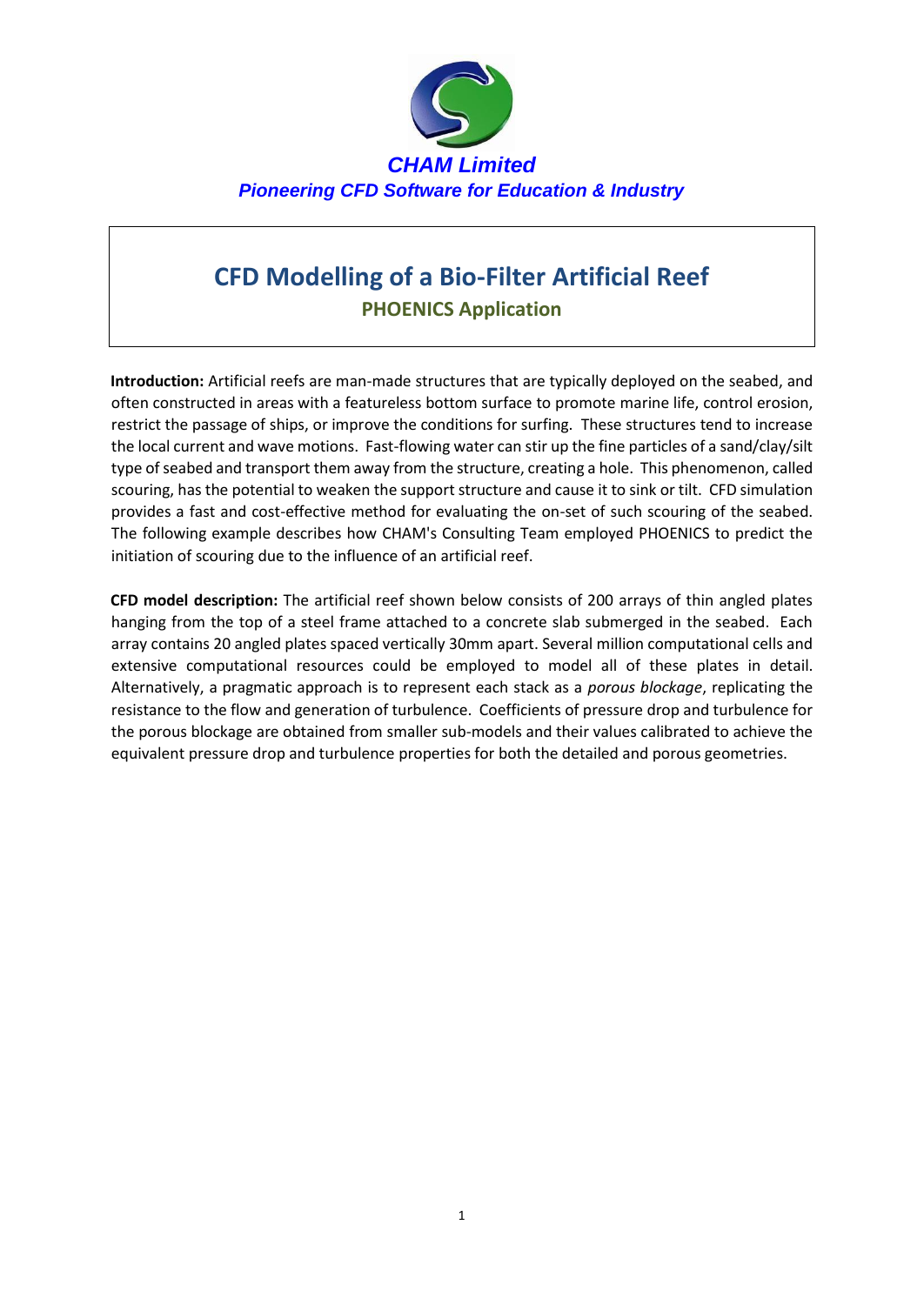

In this case, an additional investigation was performed using a *hybrid model* to verify that the reef, modelled as a porous object, produced similar pressure drop and shear stresses near the sea bed. The hybrid model consisted of a single row of detailed angled plates covering the bottom 10% of the array (i.e. closest to the sea bed), with the remainder represented as porous blockages. Two simulations were performed at 0° flow, one using just porous objects and the other with the hybrid model. The results for full porous and hybrid models compared well, giving very similar pressure drop, turbulent viscosity and shear stresses near the seabed; thus confirming the validity of the porous approach.

**CFD model setup:** In Figure 1 (above), each array of plates is represented as a porous blockage within a computational domain surrounding the reef, and a grid of 0.8million cells. Simulations are performed for the three flow directions - at  $0^{\circ}$ , 20 $^{\circ}$  and 40 $^{\circ}$  - with and without the support structures in place to assess their effect. The water velocity at the inlet varies with height using a logarithmic relationship, setting the reference velocity to 0.33m/s at a height of 3.5m, with an effective roughness height of 0.005mm (based on silt clay seabed material.) The surface of the seabed is flat and represented as 'fully-rough' with the same effective roughness height.

## *Calculation of threshold shear stress for scouring to occur:*

- *Bed Roughness: The predicted flow field and the local shear stresses are influenced strongly by the type of seabed material present and its surface roughness height, which is a primary input for the CFD simulation. Sediment size and type, as well as the bed grain, influence the transport rate and the induced stresses at the surface. For the case described, the seabed material is taken as 'silt clay' with a bed-roughness height of 0.005mm, based on published data [1]. The grain size is calculated from bed-roughness height using correlations presented in [2].*
- *Threshold of motion: The scouring process involves a threshold of motion defined as the criticalbed shear stress, or the critical velocity beyond which significant amount of grains begin to move. By*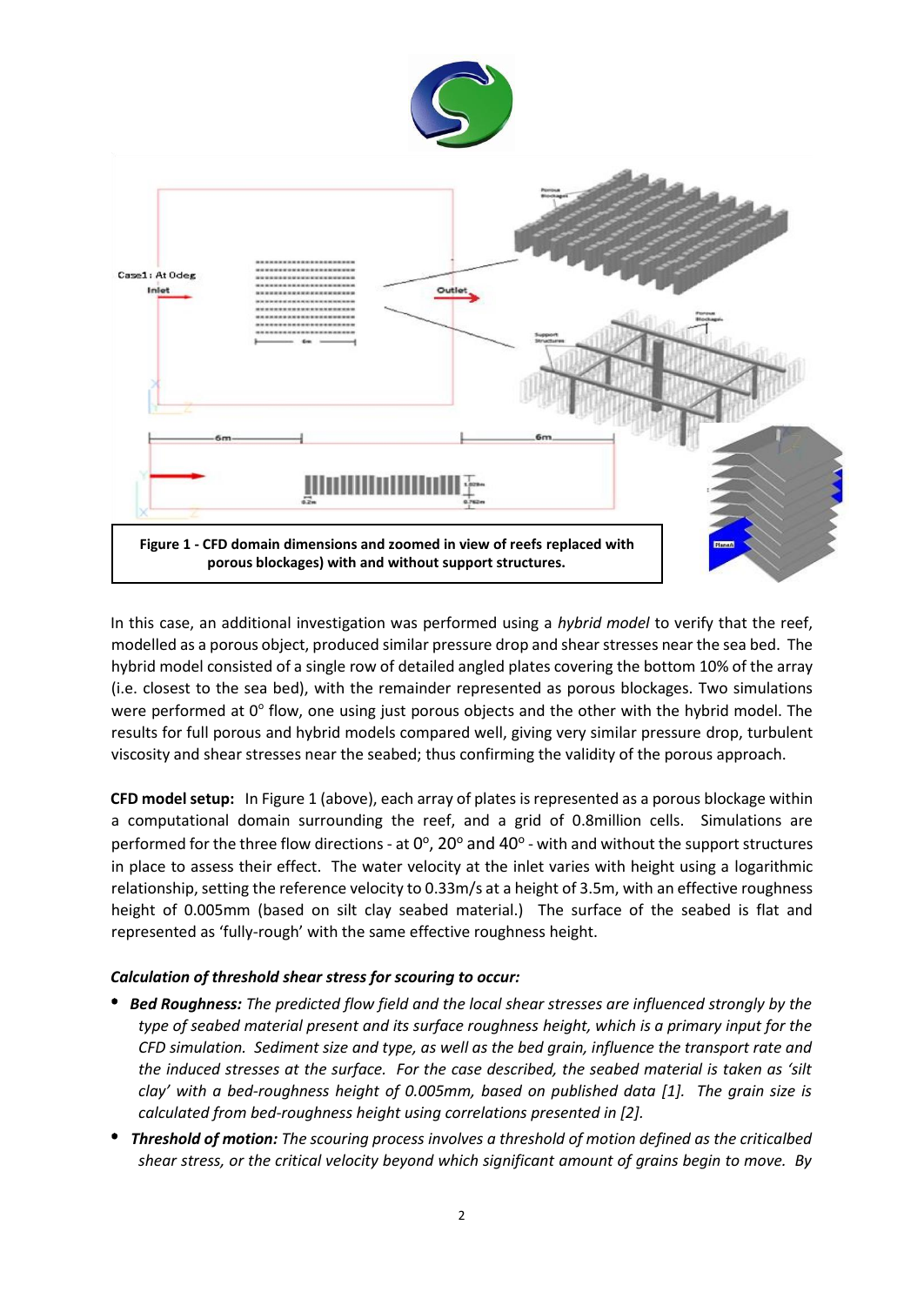

*calculating the threshold of shear stress, one can identify where the sand grains are more susceptible to movement. This investigation uses the critical shear stress correlations for sediment transport given by Guo [3], based on the Shields-Rouse equation.* 

*Dimensionless grain size* 

$$
d_*=\left[\frac{g\left(\frac{\rho_S}{\rho}-1\right)}{g^2}\right]^{\frac{2}{B}}d_{50}
$$

*Threshold shields parameter* 

$$
\theta_{cr} = \left. \frac{0.23}{d_{\star}}\right. + 0.054 \left[1 - \exp\left(-\frac{d_{\star}^{0.85}}{23}\right)\right]
$$

*Threshold of motion*<br>  $\tau_{cr} = \theta_{cr} * g(\rho_s - \rho) d_{50} \rightarrow \tau_{cr} = 0.15 \text{ Pa}$ 

*Where, τ<sub>cr</sub>* = critical shear stress;  $ρ<sub>s</sub>$  = density of sediment (2650kg/m3);  $ρ$  = density of water *(1000kg/m3); g = acceleration due to gravity (9.81m/s2); d<sup>50</sup> =grain size; d\* = dimensionless grain size. The calculated threshold shear stress value (τcr =0.15Pa) is compared with the predicted shear stress at the seabed surface. Any location with a shear stress value higher than the threshold is more likely to undergo scouring. In the event of scouring, the region with higher wall shear stress is more likely to form a pit, whereas a nearby region with lower shear stress might undergo accumulation.* 

Results: The predicted shear stress near the seabed for the 0° and 20° flow angles was higher than the critical shear stress near the support structures (RST values >1 see Figure 2). The maximum shear stress was adjacent to the central column for 0 $^{\circ}$  flow, and then more-evenly distributed for 20 $^{\circ}$ . Some scouring was predicted without the support structure for the 40 $^{\circ}$  flow due to the angled plates alone. With the support structure, no scouring was evident for the upstream triangular region. Conversely, the most scouring of any case was predicted for the downstream region.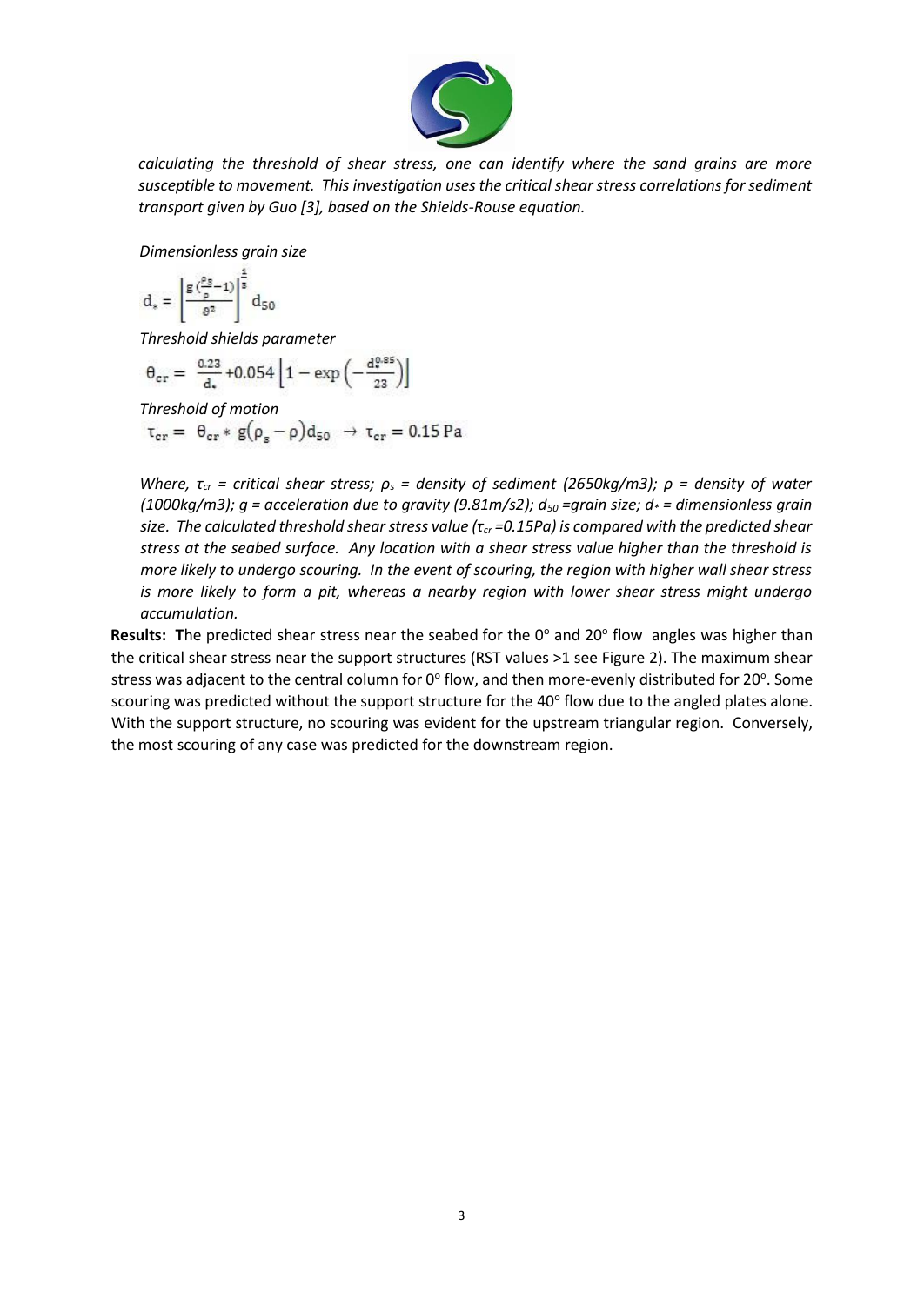



**Figure 2 - Comparison of full geometry contours of shear stress taken near sea bed at three different angles of attack (0<sup>0</sup> , 20<sup>0</sup> and 40<sup>0</sup> ).**

**Estimation of scour depth:** The aim of this project was to predict the *initiation* of scouring rather than the actual transportation of particles. Therefore the depth of scouring was not established directly from these CFD results. Instead an empirical relationship for estimating the depth of the scour hole was used ( $S_c$ =2\*D, where D is the pile diameter) based on a single pile in open water.